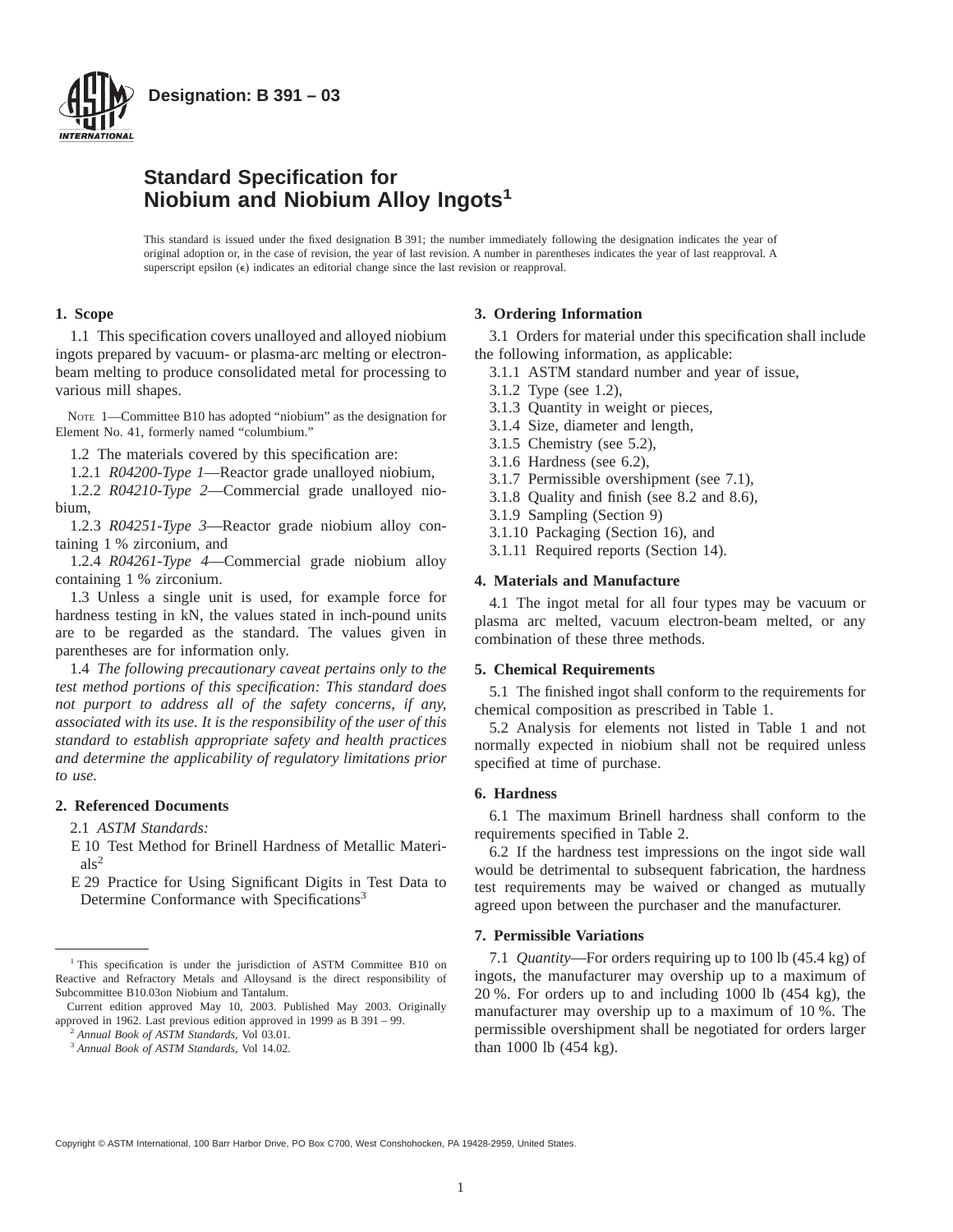**TABLE 1 Chemical Requirements**

| Element         | Type 1 (Reactor<br>Grade Unalloyed<br>Niobium)<br>R04200 | Type 2 (Commercial<br>Grade Unalloyed<br>Niobium)<br>R04210 | Type 3 (Reactor<br>Grade Niobium-1 %<br>Zirconium)<br>R04251 | Type 4 (Commercial<br>Grade Niobium-1 %<br>Zirconium)<br>R04261 |  |  |
|-----------------|----------------------------------------------------------|-------------------------------------------------------------|--------------------------------------------------------------|-----------------------------------------------------------------|--|--|
|                 | Max Weight % (Except Where Otherwise Specified)          |                                                             |                                                              |                                                                 |  |  |
| Each Ingot:     |                                                          |                                                             |                                                              |                                                                 |  |  |
| Carbon          | 0.01                                                     | 0.01                                                        | 0.01                                                         | 0.01                                                            |  |  |
| Nitrogen        | 0.01                                                     | 0.01                                                        | 0.01                                                         | 0.01                                                            |  |  |
| Oxygen          | 0.015                                                    | 0.025                                                       | 0.015                                                        | 0.025                                                           |  |  |
| Hydrogen        | 0.0015                                                   | 0.0015                                                      | 0.0015                                                       | 0.0015                                                          |  |  |
| Zirconium       | 0.02                                                     | 0.02                                                        | 0.8 to 1.2 (range)                                           | 0.8 to 1.2 (range)                                              |  |  |
| Tantalum        | 0.1                                                      | 0.3                                                         | 0.1                                                          | 0.5                                                             |  |  |
| Iron            | 0.005                                                    | 0.01                                                        | 0.005                                                        | 0.01                                                            |  |  |
| Silicon         | 0.005                                                    | 0.005                                                       | 0.005                                                        | 0.005                                                           |  |  |
| Tungsten        | 0.03                                                     | 0.05                                                        | 0.03                                                         | 0.05                                                            |  |  |
| Nickel          | 0.005                                                    | 0.005                                                       | 0.005                                                        | 0.005                                                           |  |  |
| Molybdenum      | 0.010                                                    | 0.020                                                       | 0.010                                                        | 0.050                                                           |  |  |
| Hafnium         | 0.02                                                     | 0.02                                                        | 0.02                                                         | 0.02                                                            |  |  |
| Titanium        | 0.02                                                     | 0.03                                                        | 0.02                                                         | 0.03                                                            |  |  |
| When Specified: |                                                          |                                                             |                                                              |                                                                 |  |  |
| Boron           | 2 ppm                                                    | $\cdots$                                                    | 2 ppm                                                        | $\cdots$                                                        |  |  |
| Aluminum        | 0.002                                                    | 0.005                                                       | 0.002                                                        | 0.005                                                           |  |  |
| Beryllium       | 0.005                                                    |                                                             | 0.005                                                        | $\cdots$                                                        |  |  |
| Chromium        | 0.002                                                    | $\cdots$                                                    | 0.002                                                        | $\cdots$                                                        |  |  |
| Cobalt          | 0.002                                                    | $\cdots$                                                    | 0.002                                                        | $\cdots$                                                        |  |  |

**TABLE 2 Brinell Hardness**

|                                      | Tvpe 1 | Tvpe 2 | Tvpe 3 | Tvpe 4 |
|--------------------------------------|--------|--------|--------|--------|
| Maximum average                      | 90     | 125    | 125    | 135    |
| Maximum per individual<br>impression | 105    | 150    | 140    | 150    |

# **8. Quality and Finish**

8.1 The manufacturer shall use care to have each lot of ingot material as uniform in quality as possible.

8.2 When specified, the ingots shall be conditioned on the surface to standards agreed upon between the manufacturer and the purchaser.

8.3 Subsequent fabrication will be permitted. The difference between the maximum and minimum radius of the conditioned ingot shall not exceed 20 % of the maximum radius. Lands, grooves, and local depressions shall be blended to a maximum angle of 30° to the axis of the ingot.

8.4 Each ingot shall be tested for soundness by nondestructive test methods, such as dye penetrant or ultrasonic tests. Methods and acceptance standards shall be as mutually agreed upon between the purchaser and the manufacturer.

8.5 Defects in the ingots that exceed the acceptance standards shall be removed by cropping or surface conditioning, whichever is appropriate. The manufacturer shall be permitted to remove surface imperfections provided that after such removal the requirements of conditioning are met (8.2).

8.6 The ingots shall be free of imperfections that would be deemed injurious by the standards of acceptability agreed upon between the purchaser and the manufacturer.

# **9. Sampling**

9.1 Care shall be exercised to ensure that the sample selected for testing is representative of the material and that it is not contaminated by the sampling procedure. If there is any question relating to the sampling techniques or to the analysis thereof, the methods for sampling and analysis shall be as agreed upon between the purchaser and the manufacturer.

## **10. Number of Tests and Retests**

10.1 Each ingot shall be tested for chemical composition and hardness.

10.2 If any sample or specimen exhibits obvious surface contamination or improper preparation, disqualifying it as a truly representative sample, it shall be discarded and a new sample or specimen substituted.

10.3 In case of failure, retest two additional specimens. If both specimens conform to this specification, discard the original values and consider the material acceptable; otherwise the ingot shall be rejected or reworked and retested.

10.4 Take individual hardness readings on the ingot sidewall along the full length of the ingot to within 5 in. of each end. Spacing between indentations shall not exceed two ingot diameters.

#### **11. Significance of Numerical Limits**

11.1 For the purpose of determining compliance with the specified limits for requirements of the properties listed in the following tables, an observed value or a calculated value shall be rounded as indicated in accordance with the rounding method of Practice E 29.

## **12. Test Method**

12.1 Determine Brinell hardness by Test Method E 10, except, using a load of 4.9 kN with a 10-mm ball.

# **13. Rejection and Rehearing**

13.1 Material that fails to conform to the requirements of this specification may be rejected. Rejection shall be reported to the producer or supplier promptly and in writing. In case of